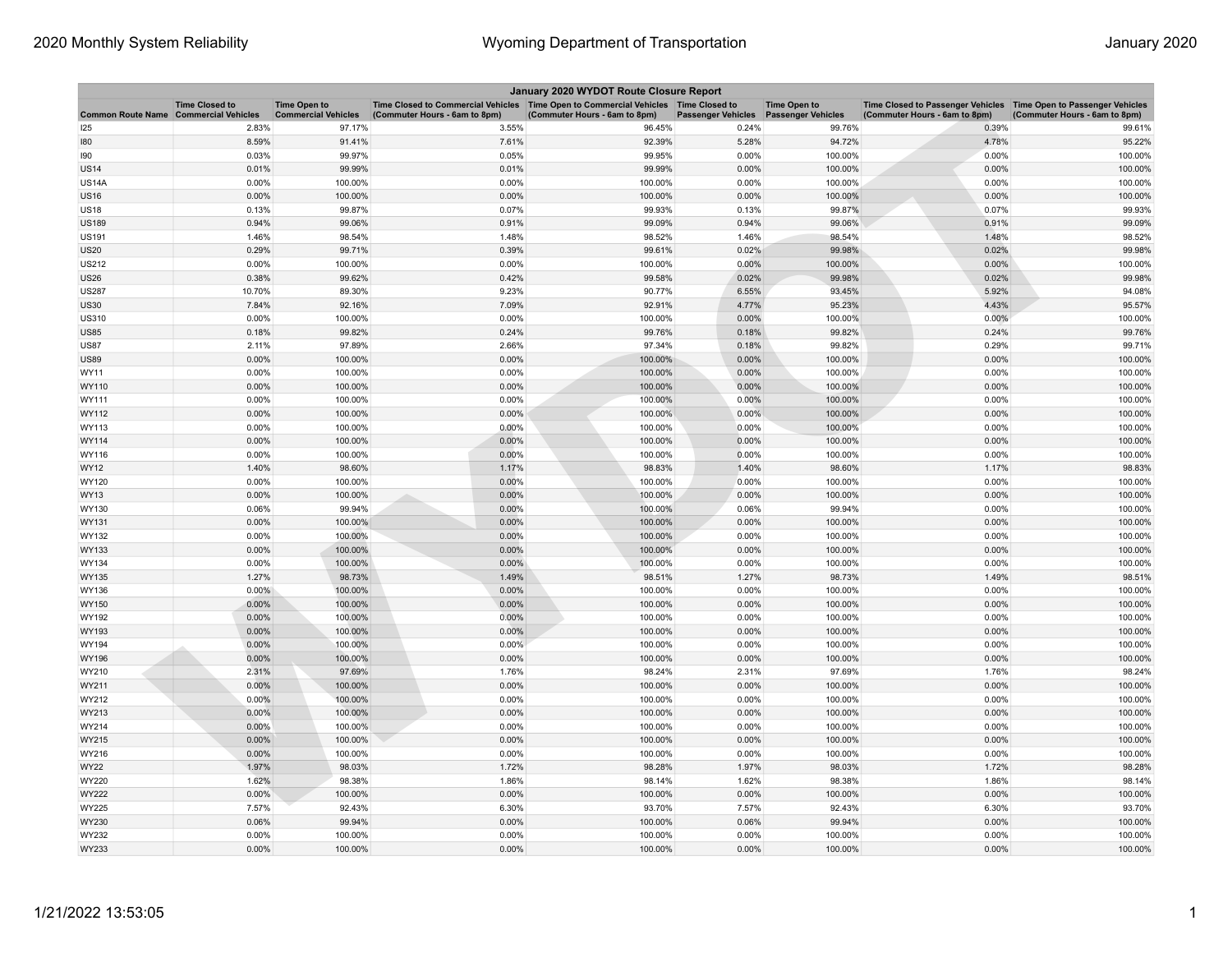| January 2020 WYDOT Route Closure Report |                                                     |                                                   |                                                                                                                         |                               |                           |                                                  |                                                                                                      |                               |  |
|-----------------------------------------|-----------------------------------------------------|---------------------------------------------------|-------------------------------------------------------------------------------------------------------------------------|-------------------------------|---------------------------|--------------------------------------------------|------------------------------------------------------------------------------------------------------|-------------------------------|--|
| <b>Common Route Name</b>                | <b>Time Closed to</b><br><b>Commercial Vehicles</b> | <b>Time Open to</b><br><b>Commercial Vehicles</b> | Time Closed to Commercial Vehicles   Time Open to Commercial Vehicles   Time Closed to<br>(Commuter Hours - 6am to 8pm) | (Commuter Hours - 6am to 8pm) | <b>Passenger Vehicles</b> | <b>Time Open to</b><br><b>Passenger Vehicles</b> | Time Closed to Passenger Vehicles   Time Open to Passenger Vehicles<br>(Commuter Hours - 6am to 8pm) | (Commuter Hours - 6am to 8pm) |  |
| WY235                                   | 0.00%                                               | 100.00%                                           | 0.00%                                                                                                                   | 100.00%                       | 0.00%                     | 100.00%                                          | 0.00%                                                                                                | 100.00%                       |  |
| WY236                                   | 0.00%                                               | 100.00%                                           | 0.00%                                                                                                                   | 100.00%                       | 0.00%                     | 100.00%                                          | 0.00%                                                                                                | 100.00%                       |  |
| WY237                                   | 0.00%                                               | 100.00%                                           | 0.00%                                                                                                                   | 100.00%                       | 0.00%                     | 100.00%                                          | 0.00%                                                                                                | 100.00%                       |  |
| WY238                                   | 0.00%                                               | 100.00%                                           | 0.00%                                                                                                                   | 100.00%                       | 0.00%                     | 100.00%                                          | 0.00%                                                                                                | 100.00%                       |  |
| WY239                                   | 0.00%                                               | 100.00%                                           | 0.00%                                                                                                                   | 100.00%                       | 0.00%                     | 100.00%                                          | 0.00%                                                                                                | 100.00%                       |  |
| WY24                                    | 0.00%                                               | 100.00%                                           | 0.00%                                                                                                                   | 100.00%                       | 0.00%                     | 100.00%                                          | 0.00%                                                                                                | 100.00%                       |  |
| WY240                                   | 0.00%                                               | 100.00%                                           | 0.00%                                                                                                                   | 100.00%                       | 0.00%                     | 100.00%                                          | 0.00%                                                                                                | 100.00%                       |  |
| WY251                                   | 0.00%                                               | 100.00%                                           | 0.00%                                                                                                                   | 100.00%                       | 0.00%                     | 100.00%                                          | 0.00%                                                                                                | 100.00%                       |  |
| WY257                                   | 0.00%                                               | 100.00%                                           | 0.00%                                                                                                                   | 100.00%                       | 0.00%                     | 100.00%                                          | 0.00%                                                                                                | 100.00%                       |  |
| WY258                                   | 6.58%                                               | 93.42%                                            | 6.68%                                                                                                                   | 93.32%                        | 0.00%                     | 100.00%                                          | 0.00%                                                                                                | 100.00%                       |  |
| WY259                                   | 0.00%                                               | 100.00%                                           | 0.00%                                                                                                                   | 100.00%                       | 0.00%                     | 100.00%                                          | 0.00%                                                                                                | 100.00%                       |  |
| WY270                                   | 0.01%                                               | 99.99%                                            | 0.01%                                                                                                                   | 99.99%                        | 0.01%                     | 99.99%                                           | 0.01%                                                                                                | 99.99%                        |  |
| WY28                                    | 6.85%                                               | 93.15%                                            | 7.82%                                                                                                                   | 92.18%                        | 1.02%                     | 98.98%                                           | 1.60%                                                                                                | 98.40%                        |  |
| WY296                                   | 0.00%                                               | 100.00%                                           | 0.00%                                                                                                                   | 100.00%                       | 0.00%                     | 100.00%                                          | 0.00%                                                                                                | 100.00%                       |  |
| WY313                                   | 0.00%                                               | 100.00%                                           | 0.00%                                                                                                                   | 100.00%                       | 0.00%                     | 100.00%                                          | 0.00%                                                                                                | 100.00%                       |  |
| WY320                                   | 0.00%                                               | 100.00%                                           | 0.00%                                                                                                                   | 100.00%                       | 0.00%                     | 100.00%                                          | 0.00%                                                                                                | 100.00%                       |  |
| WY321                                   | 0.19%                                               | 99.81%                                            | 0.33%                                                                                                                   | 99.67%                        | 0.19%                     | 99.81%                                           | 0.33%                                                                                                | 99.67%                        |  |
| WY331                                   | 0.00%                                               | 100.00%                                           | 0.00%                                                                                                                   | 100.00%                       | 0.00%                     | 100.00%                                          | 0.00%                                                                                                | 100.00%                       |  |
| WY335                                   | 0.00%                                               | 100.00%                                           | 0.00%                                                                                                                   | 100.00%                       | 0.00%                     | 100.00%                                          | 0.00%                                                                                                | 100.00%                       |  |
| WY336                                   | 0.00%                                               | 100.00%                                           | 0.00%                                                                                                                   | 100.00%                       | 0.00%                     | 100.00%                                          | 0.00%                                                                                                | 100.00%                       |  |
| WY338                                   | 0.00%                                               | 100.00%                                           | 0.00%                                                                                                                   | 100.00%                       | 0.00%                     | 100.00%                                          | 0.00%                                                                                                | 100.00%                       |  |
| WY34                                    | 4.00%                                               | 96.00%                                            | 3.41%                                                                                                                   | 96.59%                        | 4.00%                     | 96.00%                                           | 3.41%                                                                                                | 96.59%                        |  |
| WY340                                   | 0.00%                                               | 100.00%                                           | 0.00%                                                                                                                   | 100.00%                       | 0.00%                     | 100.00%                                          | 0.00%                                                                                                | 100.00%                       |  |
| WY343                                   | 0.00%                                               | 100.00%                                           | 0.00%                                                                                                                   | 100.00%                       | 0.00%                     | 100.00%                                          | 0.00%                                                                                                | 100.00%                       |  |
| WY345                                   | 0.00%                                               | 100.00%                                           | 0.00%                                                                                                                   | 100.00%                       | 0.00%                     | 100.00%                                          | 0.00%                                                                                                | 100.00%                       |  |
| WY350<br>WY351                          | 0.00%<br>0.00%                                      | 100.00%<br>100.00%                                | 0.00%<br>0.00%                                                                                                          | 100.00%<br>100.00%            | 0.00%<br>0.00%            | 100.00%<br>100.00%                               | 0.00%<br>0.00%                                                                                       | 100.00%<br>100.00%            |  |
| WY352                                   | 0.00%                                               | 100.00%                                           | 0.00%                                                                                                                   | 100.00%                       | 0.00%                     | 100.00%                                          | 0.00%                                                                                                | 100.00%                       |  |
| WY353                                   | 0.00%                                               | 100.00%                                           | 0.00%                                                                                                                   | 100.00%                       | 0.00%                     | 100.00%                                          | 0.00%                                                                                                | 100.00%                       |  |
| WY371                                   | 0.00%                                               | 100.00%                                           | 0.00%                                                                                                                   | 100.00%                       | 0.00%                     | 100.00%                                          | 0.00%                                                                                                | 100.00%                       |  |
| WY372                                   | 0.00%                                               | 100.00%                                           | 0.00%                                                                                                                   | 100.00%                       | 0.00%                     | 100.00%                                          | 0.00%                                                                                                | 100.00%                       |  |
| WY374                                   | 0.00%                                               | 100.00%                                           | 0.00%                                                                                                                   | 100.00%                       | 0.00%                     | 100.00%                                          | 0.00%                                                                                                | 100.00%                       |  |
| WY387                                   | 0.00%                                               | 100.00%                                           | 0.00%                                                                                                                   | 100.00%                       | 0.00%                     | 100.00%                                          | 0.00%                                                                                                | 100.00%                       |  |
| WY390                                   | 0.00%                                               | 100.00%                                           | 0.00%                                                                                                                   | 100.00%                       | 0.00%                     | 100.00%                                          | 0.00%                                                                                                | 100.00%                       |  |
| WY410                                   | $0.00\%$                                            | 100.00%                                           | 0.00%                                                                                                                   | 100.00%                       | 0.00%                     | 100.00%                                          | 0.00%                                                                                                | 100.00%                       |  |
| WY411                                   | 0.00%                                               | 100.00%                                           | 0.00%                                                                                                                   | 100.00%                       | 0.00%                     | 100.00%                                          | 0.00%                                                                                                | 100.00%                       |  |
| WY412                                   | 0.78%                                               | 99.22%                                            | 1.25%                                                                                                                   | 98.75%                        | 0.78%                     | 99.22%                                           | 1.25%                                                                                                | 98.75%                        |  |
| WY414                                   | 0.00%                                               | 100.00%                                           | 0.00%                                                                                                                   | 100.00%                       | 0.00%                     | 100.00%                                          | 0.00%                                                                                                | 100.00%                       |  |
| WY430                                   | 4.76%                                               | 95.24%                                            | 4.65%                                                                                                                   | 95.35%                        | 4.76%                     | 95.24%                                           | 4.65%                                                                                                | 95.35%                        |  |
| WY431                                   | 0.00%                                               | 100.00%                                           | 0.00%                                                                                                                   | 100.00%                       | 0.00%                     | 100.00%                                          | 0.00%                                                                                                | 100.00%                       |  |
| WY450                                   | 0.04%                                               | 99.96%                                            | 0.07%                                                                                                                   | 99.93%                        | 0.04%                     | 99.96%                                           | 0.07%                                                                                                | 99.93%                        |  |
| WY487                                   | 3.73%                                               | 96.27%                                            | 4.06%                                                                                                                   | 95.94%                        | 3.73%                     | 96.27%                                           | 4.06%                                                                                                | 95.94%                        |  |
| WY50                                    | 0.00%                                               | 100.00%                                           | 0.00%                                                                                                                   | 100.00%                       | 0.00%                     | 100.00%                                          | 0.00%                                                                                                | 100.00%                       |  |
| WY51                                    | 0.00%                                               | 100.00%                                           | 0.00%                                                                                                                   | 100.00%                       | 0.00%                     | 100.00%                                          | 0.00%                                                                                                | 100.00%                       |  |
| WY530                                   | 0.00%                                               | 100.00%                                           | 0.00%                                                                                                                   | 100.00%                       | 0.00%                     | 100.00%                                          | 0.00%                                                                                                | 100.00%                       |  |
| WY585                                   | 0.00%                                               | 100.00%                                           | 0.00%                                                                                                                   | 100.00%                       | 0.00%                     | 100.00%                                          | 0.00%                                                                                                | 100.00%                       |  |
| <b>WY59</b>                             | 0.25%                                               | 99.75%                                            | 0.43%                                                                                                                   | 99.57%                        | 0.25%                     | 99.75%                                           | 0.43%                                                                                                | 99.57%                        |  |
| WY70                                    | 0.00%                                               | 100.00%                                           | 0.00%                                                                                                                   | 100.00%                       | 0.00%                     | 100.00%                                          | 0.00%                                                                                                | 100.00%                       |  |
| WY71                                    | 0.07%                                               | 99.93%                                            | 0.12%                                                                                                                   | 99.88%                        | 0.07%                     | 99.93%                                           | 0.12%                                                                                                | 99.88%                        |  |
| <b>WY72</b>                             | 0.00%                                               | 100.00%                                           | 0.00%                                                                                                                   | 100.00%                       | 0.00%                     | 100.00%                                          | 0.00%                                                                                                | 100.00%                       |  |
| WY77                                    | 10.58%                                              | 89.42%                                            | 11.13%                                                                                                                  | 88.87%                        | 10.58%                    | 89.42%                                           | 11.13%                                                                                               | 88.87%                        |  |
| WY789                                   | 2.13%                                               | 97.87%                                            | 2.30%                                                                                                                   | 97.70%                        | 2.13%                     | 97.87%                                           | 2.30%                                                                                                | 97.70%                        |  |
| <b>WY89</b>                             | 0.22%                                               | 99.78%                                            | 0.37%                                                                                                                   | 99.63%                        | 0.22%                     | 99.78%                                           | 0.37%                                                                                                | 99.63%                        |  |
| WY93                                    | 0.00%                                               | 100.00%                                           | 0.00%                                                                                                                   | 100.00%                       | 0.00%                     | 100.00%                                          | 0.00%                                                                                                | 100.00%                       |  |